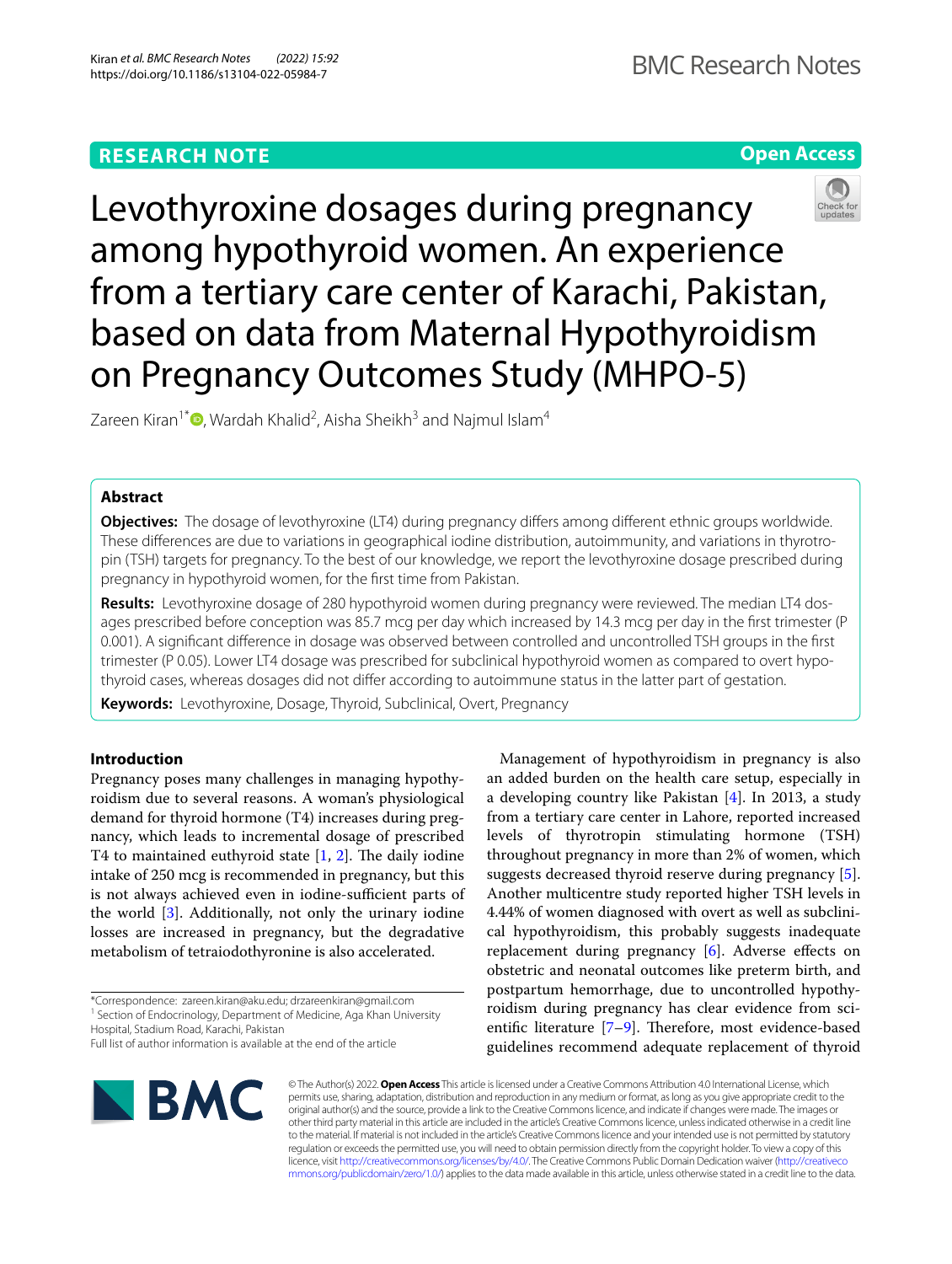hormone not only during pregnancy but even before conception to reduce adverse outcomes [[1](#page-4-0), [10–](#page-4-8)[12\]](#page-4-9).

Levothyroxine (LT4) remains the mainstay of treatment of hypothyroidism in pregnant women worldwide [[13,](#page-4-10) [14](#page-4-11)]. Women already diagnosed with hypothyroidism should have their TSH levels checked before conception or as soon as their pregnancy is confrmed to timely adjust the dosage of LT4 [[15\]](#page-4-12). Various studies have proposed, that hypothyroid women can increase their LT4 dosage by approximately 30% as soon as the pregnancy is confrmed [\[16](#page-4-13), [17\]](#page-4-14). Various guidelines also recommend the adjustment of LT4 dosage in hypothyroid pregnant women, but evidence is inconclusive about the time and change in the dosage required. According to the American thyroid association (ATA) guidelines TSH levels should be kept  $\leq$  2.5 mIU/mL throughout the pregnancy [[10\]](#page-4-8). On the other hand, the Endocrine Society guideline suggests TSH remains  $\leq$  2.5 mIU/mL in the first trimester and up to 3 mIU/mL in second and third trimesters or in the trimester-specifc TSH ranges [[11\]](#page-4-15). Besides, the dose requirements for diferent etiologies like autoimmune versus nonautoimmune hypothyroidism are also not well established [\[18](#page-4-16)]. Moreover, there is no consensus on the LT4 dosage requirement in subclinical and overt hypothyroidism [\[7](#page-4-6), [13](#page-4-10), [19\]](#page-4-17).

There is a lack of data and guidelines to support the recommended range of TSH and LT4 dosage to be maintained during pregnancy for the Pakistani population. To the best of our knowledge, levothyroxine dosage prescribed and its trend during pregnancy is never reported from Pakistan. Therefore, we aimed to report the prescribed LT4 dosage and the change in dose from preconception period throughout gestation in hypothyroid women from a tertiary care center. We also studied the relationship between TSH levels and LT4 dosage during each trimester and reported dosage between subclinical versus overt hypothyroid and autoimmune versus nonautoimmune hypothyroid groups.

### **Main text**

## **Methods**

We conducted a retrospective chart review of hypothyroid pregnant patients presenting at the endocrine and obstetric clinics of Aga Khan University Hospital (AKUH), Karachi, Pakistan. AKUH is a Joint Commission International (JCI)-accredited tertiary health care center where people from all over the country are visiting for specialist care. It has well-established obstetrics and gynecological department which works in close collaboration with the endocrine section. Thyroid disorders in pregnancy are managed according to internationally recognized guidelines [\[10](#page-4-8), [11](#page-4-15)]. All hypothyroid pregnant females presenting to AKUH from 2008 till 2016 were included in this retrospective study. The in-depth methods and other details of the whole population characteristics can be reviewed in our previously published papers [[9,](#page-4-7) [20](#page-4-18)]. We reached a sample size of 280 hypothyroid pregnant women for this study objectives by applying the following eligibility criteria:

- Pregnant women of 18 years of age above, who had been diagnosed hypothyroidism, either overt (TSH >10 mIU/mL and FT4 below normal range [10.30– 23.17 pmol/L]) or subclinical (TSH  $>$  10 mIU/mL and FT4 normal), by the clinician before pregnancy, as per chart review.
- These women were on levothyroxine replacement with varying dosages prescribed throughout pregnancy [\[11](#page-4-15)].

Pregnant women diagnosed with hypothyroidism during pregnancy, and those cases with incomplete levothyroxine dosages data during gestation were excluded from the study. These eligible females were identified through the international classifcation of diseases (ICD-10) coding system by applying coding words of hypothyroidism and pregnancy in the electronic medical record of our hospital. Data were extracted by trained medical doctors and double-checked by the principal investigator.

### *Levothyroxine dosages*

Dosage of levothyroxine in the preconception period and each month throughout gestation was noted. Levothyroxine is mostly available in the form of 50 mcg tablet in our settings, so the dosage requirement per day is prescribed as a total weekly dose, distributed into a varying number of tablets per day throughout the week considering the half-life being  $7$  days  $[21]$  $[21]$ . Therefore, to calculate the LT4 dose prescribed for each month during pregnancy, we frst calculated the average LT4 dosage per day from the number of tablets prescribed, then we calculated the medians of each trimester from the dosages of respective months.

## *Thyroid stimulating hormone levels*

TSH levels available before conception and during each month throughout pregnancy were noted. TSH levels were assessed by Advia Centaur (Siemens Diagnostics), Chemiluminescence immunoassay. Specifcity of this third generation assay was determined against hCG (human chorionic gonadotropin), FSH (follicle-stimulating hormone) & LH (luteinizing hormone) with no significant cross-reactivity observed. The functional sensitivity of the assay is 0.008 mIU/mL, with the reference range from  $0.008-150$  mIU/mL  $[22, 23]$  $[22, 23]$  $[22, 23]$ . We do not have trimester specifc ranges available in our institute, therefore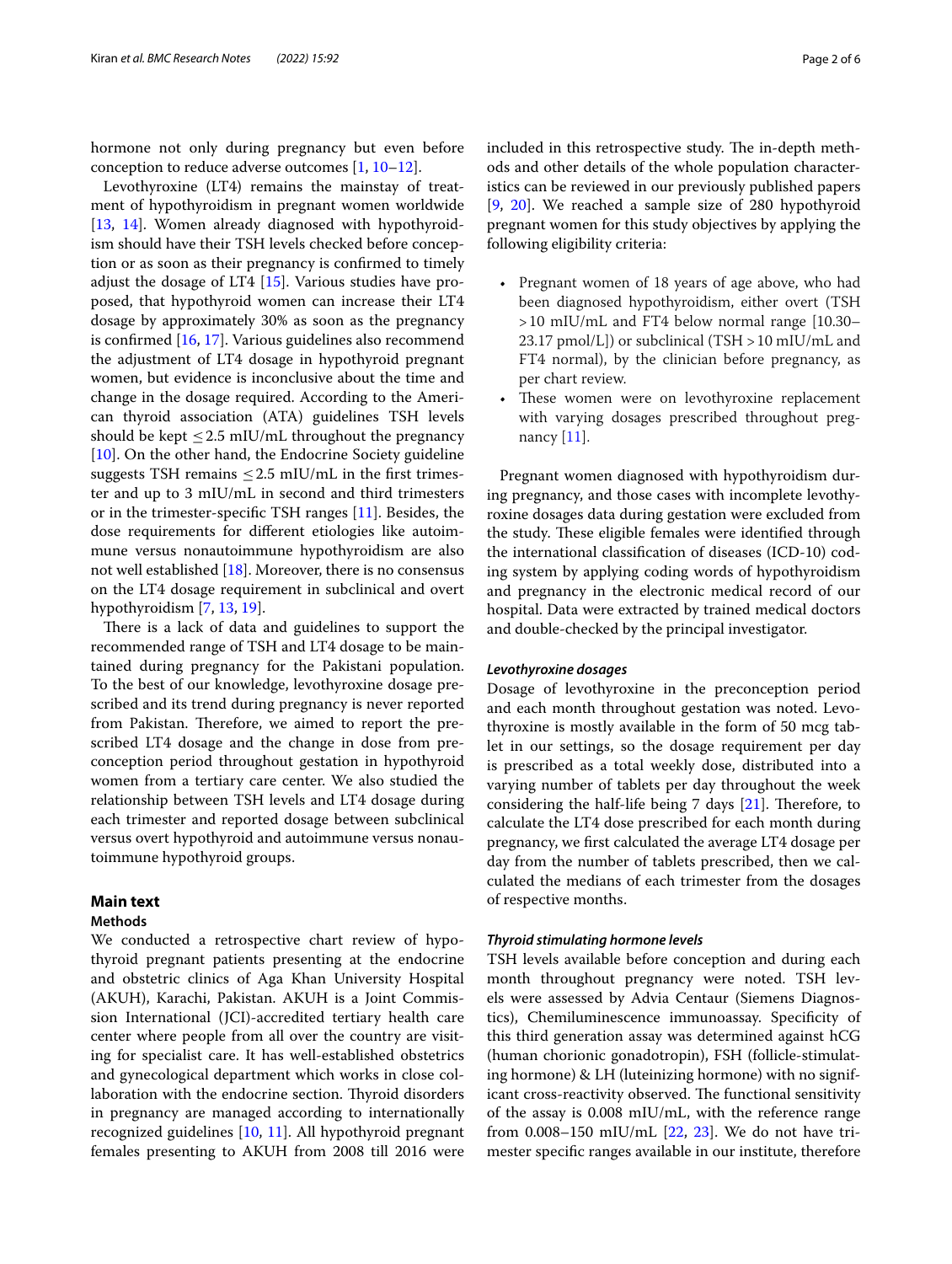we follow non pregnant adult TSH ranges being used in our hospital, that is, 0.4–4.2 mIU/mL, throughout pregnancy [[24\]](#page-5-2).

Statistical analysis was performed using the software of Statistical Package for the Social Sciences version 22.0. Baseline clinical features of hypothyroid pregnant women were reported as Mean  $\pm$  SD for normally distributed continuous data and as Median with interquartile range (IQR) for skewed distributed data. For categorical variables, frequencies with percentages were reported. The LT4 dosage was reported as median  $(IQR)$  for each trimester along with the preconception period. Medians (IQR) of LT4 dosage were also determined for subclinical and overt hypothyroid groups as well as autoimmune and nonautoimmune hypothyroid groups of pregnant women. Medians of TSH levels were also calculated and were grouped into controlled (target TSH $\leq$ 2.5 mIU/ mL) and uncontrolled (target TSH≥2.5 mIU/mL) levels**.** Diferences in LT4 dosages were assessed between these two groups using the Mann–Whitney U test. Change in LT4 dose from preconception to the frst trimester and through diferent trimesters was calculated using the Wilcoxon Signed-Rank test. A P-value of  $\leq 0.05$  was considered signifcant.

#### **Results**

A total of 718 hypothyroid cases were identifed through ICD-10 coding. Out of these 718 cases, 10 cases were excluded due to missing data for the complete course of pregnancy. From the rest of the 708 cases, those with missing LT4 dosages in the preconception period were excluded. Then cases with missing LT4 dosages in each trimester were excluded, fnally selecting 280 partici-pants (Additional File [1:](#page-4-20) Figure S1). The mean age of the study participants was 30.9 (4.62) years. Majority of these women presented in the 6th week of the frst trimester (69%). Up to 37.5% were subclinical and 18.2% had overt hypothyroidism, while the rest of the cases were unclassifed. Only 32% of women had their antibodies checked. Thyroid peroxidase antibodies were positive in 19.6% and anti-thyroglobulin was positive in 16.8% cases. Diabetes mellitus (DM) was present in 6.8%, 20% had gestational DM, 4.3% had chronic hypertension and 11.5% had gestational hypertension. Positive family history of hypothyroidism was present for 20.4% of participants (13.9% in frst-degree and 5% in second-degree relatives). Around 99% had a live birth and only 1 had intrauterine death.

## *TSH levels and the Levothyroxine dosage in each trimester*

TSH levels were determined in 75.4%, 54.6%, 63.6%, and 76.4% of cases in preconception,  $1<sup>st</sup>$ ,  $2<sup>nd</sup>$ , and  $3<sup>rd</sup>$  trimester periods respectively. Median TSH level before conception was 2.6 (3.4) mIU/mL whereas, during frst, second and third trimester, it was 2.9 (4.5), 2.5 (2.2) and 2.3 (2.1) mIU/mL respectively.

Amongst 280 women, the median (IQR) dosage of levothyroxine before pregnancy was 85.7 (55.3) mcg per day (Table [1](#page-2-0).) This was significantly lower than that at the beginning of the frst trimester (100.0 mcg per day, P-value 0.001), which remained the same up to third trimester (100.0 mcg per day, P-value 0.000). The median diference in dosage was 14.3 mcg per day which translates into a 16.7 percent increase from preconception to the frst trimester.

Table [2](#page-3-0) shows the diferences in dosages between patients achieving controlled levels of TSH at ≤2.5 mIU/ mL and those with uncontrolled TSH $\geq$ 2.5 mIU/mL. During the preconception period, there was no statistically signifcant diference between the 2 groups, although the controlled TSH group had a slightly higher dosage prescribed. The levothyroxine dose difference was marginally signifcant in the frst trimester (P-value 0.05), whereas there was no diference in other trimesters.

## *Levothyroxine dosage in subclinical versus overt and autoimmune versus nonautoimmune hypothyroid pregnant women*

Overall, there was a lower levothyroxine dosage prescribed in subclinical hypothyroid pregnant women (<100 mcg per day) throughout pregnancy. On the other hand, there was a lower median dosage prescribed in the nonautoimmune group in the preconception period as compared to the autoimmune cases, although the dosage remained the same throughout each trimester except in the third trimester (Table [3](#page-3-1)).

## **Discussion**

Our study reported a 16.7% increase in levothyroxine dosage prescribed from preconception to the frst trimester. This is lower than around 30–50% increment reported in the literature  $[16, 25]$  $[16, 25]$  $[16, 25]$  $[16, 25]$ . This is also lower than the recommended increment in dosage at frst

<span id="page-2-0"></span>**Table 1** Preconception and trimester-wise Levothyroxine dosage administered in hypothyroid women

| Levothyroxine dosage (µg per day)<br>$n = 280$<br>Median (IQR) | P value*                                       |        |
|----------------------------------------------------------------|------------------------------------------------|--------|
| Preconception dose<br>85.7 (55.3)                              | 1 <sup>st</sup> trimester dose<br>100.0 (69.6) | 0.001  |
| 1 <sup>st</sup> trimester dose<br>100.0 (69.6)                 | 2 <sup>nd</sup> trimester dose<br>100.0 (75.0) | < 0.01 |
| 2 <sup>nd</sup> trimester dose<br>100.0 (75.0)                 | 3 <sup>rd</sup> trimester dose<br>100.0 (96.4) | < 0.01 |
|                                                                |                                                |        |

\* P-Value calculated by Wilcoxon Signed Rank test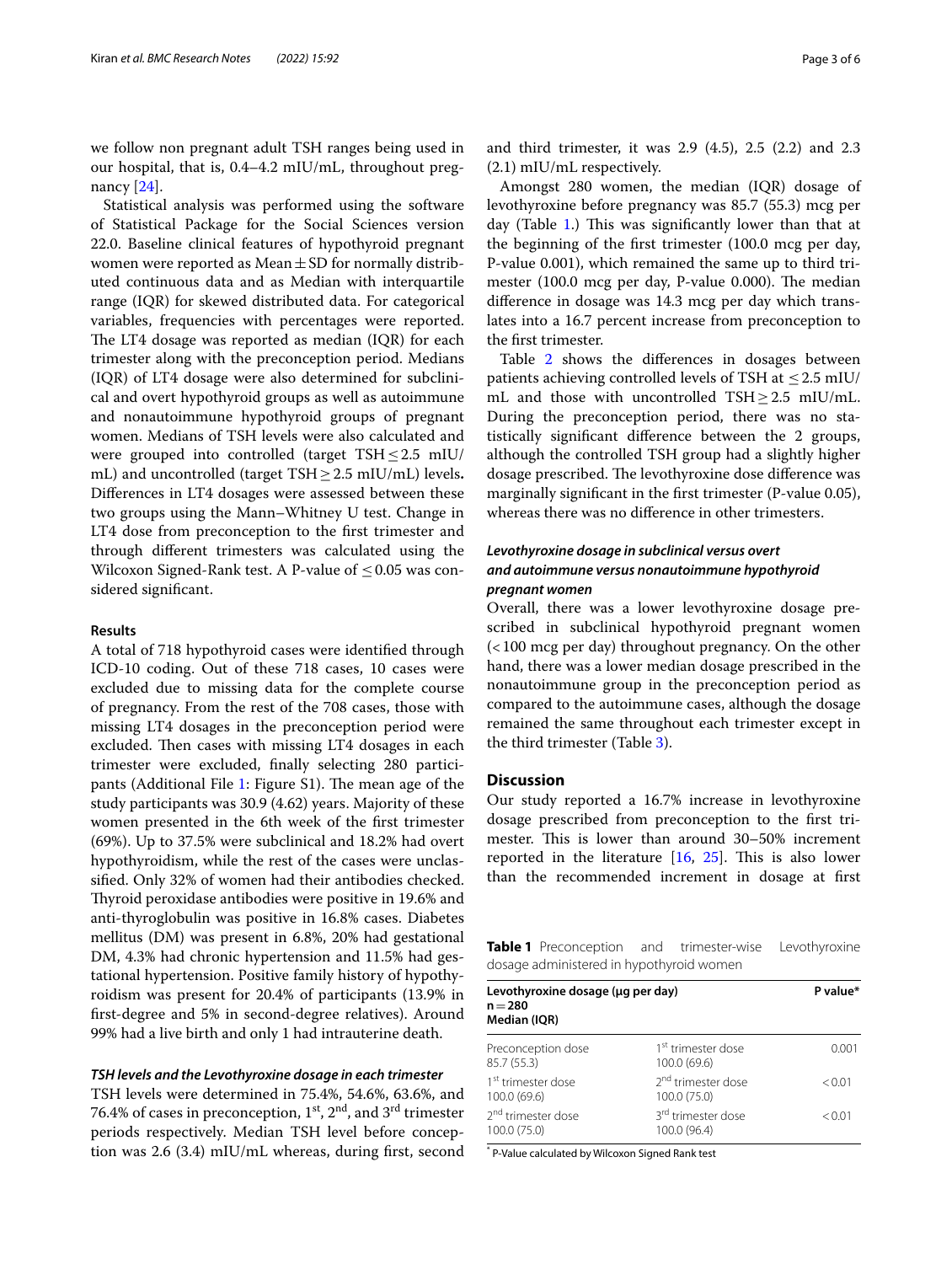|                                                            | Levothyroxine dosage in controlled TSH<br>levels ( $\leq$ 2.5 ulU/mL)<br>Median (IQR) | Levothyroxine dosage in uncontrolled TSH<br>Levels $(>2.5$ ulU/mL)<br>Median (IQR) | P-value* |
|------------------------------------------------------------|---------------------------------------------------------------------------------------|------------------------------------------------------------------------------------|----------|
| Preconception $(n=211)$                                    | 85.7 (58.9)<br>$n = 106$                                                              | 75.0 (50.0)<br>$n = 105$                                                           | 0.20     |
| First trimester ( $n = 153$ )                              | 100.0 (72.3)<br>$n = 70$                                                              | 71.4 (64.3)<br>$n = 83$                                                            | 0.05     |
| Second trimester ( $n = 178$ )<br>100.0 (75.8)<br>$n = 90$ |                                                                                       | 100.0(64.3)<br>$n = 88$                                                            | 0.09     |
| Third trimester ( $n = 214$ )                              | 100.0 (100.0)<br>$n = 117$                                                            | 100.0(71.4)<br>$n = 97$                                                            | 0.42     |

<span id="page-3-0"></span>**Table 2** Difference of prescribed levothyroxine dosage among TSH groups according to preconception and trimester-wise status in hypothyroid women

\* P-Value calculated by Mann Whitney Test

<span id="page-3-1"></span>**Table 3** Levothyroxine dosage prescribed in subclinical and overt hypothyroid subgroups as well as autoimmune and nonautoimmune subgroups according to trimester wise and preconception status

|                                  | <b>Subclinical</b><br>hypothyroidism<br>$(N = 105)$<br>$(\mu q / day)$ | Overt hypothyroidism<br>$(N = 50)$<br>$(\mu q / day)$ | Autoimmune<br>hypothyroidism<br>$(N = 78)$<br>$(\mu q / day)$ | Nonautoimmune<br>hypothyroidism<br>$(N = 202)$<br>$(\mu q / day)$ |
|----------------------------------|------------------------------------------------------------------------|-------------------------------------------------------|---------------------------------------------------------------|-------------------------------------------------------------------|
| Preconception dosage*            | 50.0 (50.0)                                                            | 100.0 (41.8)                                          | 85.7 (66.0)                                                   | 75.0 (50.0)                                                       |
| 1 <sup>st</sup> trimester dosage | 64.3 (50.0)                                                            | 100.0(41.0)                                           | 100.0(75.0)                                                   | 100.0 (64.3)                                                      |
| 2 <sup>nd</sup> trimester dosage | 71.4 (50.0)                                                            | 100.0(50.0)                                           | 100.0 (87.5)                                                  | 100.0 (71.4)                                                      |
| 3 <sup>rd</sup> trimester dosage | 78.5 (71.4)                                                            | 110.7(51.7)                                           | 103.5 (92.8)                                                  | 100.0 (85.7)                                                      |

\* Dosage reported as medians (IQR)

confrmation of pregnancy, by international guidelines [[10,](#page-4-8) [11](#page-4-15)]. In our study, this was enough for the TSH target of  $\leq$  2.5 mIU/mL, which was achieved in the early period of gestation in the group with higher dosage in our study (Table [2](#page-3-0)). However, thereafter the dosages were similarly prescribed throughout the remaining gestation, regardless of whether the target TSH levels were achieved or not.

Several studies have reported this plateau effect of dosage prescription in the latter part of gestation [\[26](#page-5-4)]. Although this pattern of dosage requirement can be the result of the changes in thyroid pathophysiology during early pregnancy, the efect on the rest of the gestation cannot be explained. Whether having more subclinical cases and majority with nonautoimmune etiology is the reason for this observation, needs to be analyzed through prospective studies.

There was a lower dosage prescribed in the subgroup of subclinical hypothyroidism patients as compared to overt hypothyroidism in our cohort. This is well explained by the fact that some of the thyroid reserves remain functional enough to compensate for the increased thyroid hormone requirement in pregnancy [\[27\]](#page-5-5). However, with the advancement in gestation, the LT4 dosage prescribed

continues to increase in this group whereas it remains the same in the overt hypothyroid group, suggesting ongoing stress on the thyroid gland [\[27](#page-5-5)]. Similarly, women with autoimmune pathophysiology had higher early pregnancy dosage prescribed as compared to nonautoimmune hypothyroid women. This increased dosage in autoimmune hypothyroidism during pregnancy has clear reported evidence [\[27](#page-5-5), [28\]](#page-5-6), but some studies suggest no diference in dosages concerning the etiology of hypothyroidism [[18\]](#page-4-16).

## **Conclusion**

Our study concludes, a median diference of 14.3 mcg/ day dosage in LT4 in the frst trimester from preconception. Further outcome studies are required to understand the implication of this diference on our population and whether our TSH target level during pregnancy needs to be redefned.

## **Limitations**

Our study has several limitations. We cannot assess the response in TSH levels as the dose of LT4 was adjusted over time due to lack of complete data of TSH levels. The study participants in subgroup analysis were also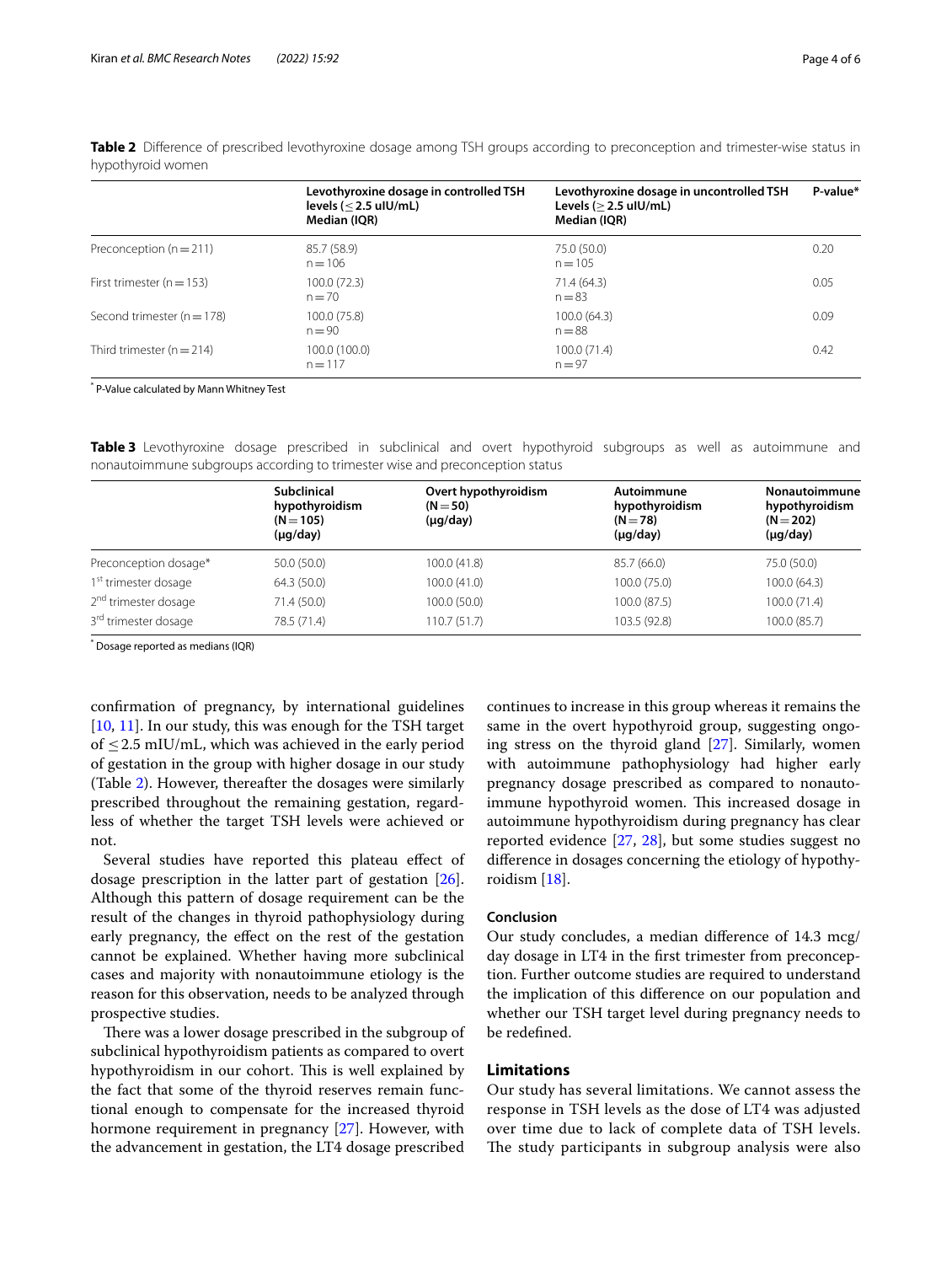not equally distributed. However, to the best of our knowledge, despite being a retrospective study, it is the frst to report about the LT4 dosage pattern prescribed in hypothyroid pregnant women from Pakistan. We recommend large prospective studies to assess the LT4 dosages requirements in hypothyroid pregnant women from our region.

## **Abbreviations**

T4: Thyroid hormone; TSH: Thyrotropin stimulating hormone; LT4: Levothyroxine; hCG: Human chorionic gonadotropin; FSH: Follicle-stimulating hormone; LH: Luteinizing hormone; ATA: American thyroid association; JCI: Joint Commission International; AKUH: Aga Khan University Hospital; ICD-10: International classifcation of diseases-10; QR: Interquartile range; DM: Diabetes mellitus.

## **Supplementary Information**

The online version contains supplementary material available at [https://doi.](https://doi.org/10.1186/s13104-022-05984-7) [org/10.1186/s13104-022-05984-7](https://doi.org/10.1186/s13104-022-05984-7).

<span id="page-4-20"></span>Additional fle 1: **Figure. S1** Schematic diagram of fnal number of hypothyroid pregnant women selected as study participants

#### **Acknowledgements**

The authors wish to thank the staff of the Hospital Information Management System for their valuable and timely support.

#### **Authors' contributions**

ZK, WK, and AS contributed to the study design. ZK and AS did the data collection. ZK and WK, data analysis, data interpretation, and writing of the report. ZK did the statistical analysis and reported the results. ZK, WK, and NI reviewed the manuscript and did fnal approval. All authors read and approved the fnal manuscript.

#### **Funding**

There was no funding for this study.

#### **Availability of data and materials**

The datasets used and/or analyzed during the current study are available from the corresponding author on reasonable request. Corresponding author's email is drzareenkiran@gmail.com.

## **Declarations**

#### **Ethical Considerations and consent to participate**

Aga Khan University's ethical review committee approved the study (ERC number: 3977-Med-ERC-15). The study was performed under Helsinki's ethical principle. The written informed consent was obtained, based on the hospital consent policy at the time of admission or clinic visit.

#### **Consent for publication**

Not applicable.

#### **Competing interest**

The authors report no confict of interest.

#### **Author details**

<sup>1</sup> Section of Endocrinology, Department of Medicine, Aga Khan University Hospital, Stadium Road, Karachi, Pakistan. <sup>2</sup>University of Edinburgh, Edinburgh, UK.<sup>3</sup> Section of Endocrinology, Department of Medicine, Aga Khan University Hospital, Karachi, Pakistan. <sup>4</sup>Section of Endocrinology, Department of Medicine, Aga Khan University Hospital, Karachi, Pakistan.

Received: 6 August 2021 Accepted: 23 February 2022<br>Published online: 07 March 2022

#### **References**

- <span id="page-4-0"></span>1. Maraka S, et al. Effects of increasing levothyroxine on pregnancy outcomes in women with uncontrolled hypothyroidism. Clin Endocrinol (Oxf ). 2017;86(1):150–5.
- <span id="page-4-1"></span>2. Kashi Z, Bahar A, Akha O, Hassanzade S, Esmaeilisaraji L, Hamzehgardeshi Z. Levothyroxine dosage requirement during pregnancy in wellcontrolled hypothyroid women: a longitudinal study. Glob J Health Sci. 2015;8(4):227–33.
- <span id="page-4-2"></span>3. Secretariat W, Andersson M, De Benoist B, Delange F, Zupan J. Prevention and control of iodine defciency in pregnant and lactating women and in children less than 2-years-old: conclusions and recommendations of the Technical Consultation. Public Health Nutr. 2007;10(12A):1606–11.
- <span id="page-4-3"></span>4. McCauley M, et al. Burden of physical, psychological and social ill-health during and after pregnancy among women in India Pakistan, Kenya and Malawi. BMJ Glob Health. 2018;3(3):e000625.
- <span id="page-4-4"></span>5. Elahi S, Hussain Z. A longitudinal study of changes in thyroid related hormones among pregnant women residing in an iodine defcient urban area. ISRN Endocrinol. 2013;2013:234031.
- <span id="page-4-5"></span>6. Talat A, Khan AA, Nasreen S, Wass JAJC. Thyroid screening during early pregnancy and the need for trimester specifc reference ranges: a crosssectional study in Lahore, Pakistan. Cureus. 2019;11(9):e5661.
- <span id="page-4-6"></span>7. Gietka-Czernel M, Glinicki P. Subclinical hypothyroidism in pregnancy: controversies on diagnosis and treatment. Pol Arch Intern Med. 2021;131(3):266–75.
- 8. Li SW, Chan SY. Management of overt hypothyroidism during pregnancy. Best Pract Res Clin Endocrinol Metab. 2020;34(4):101439.
- <span id="page-4-7"></span>9. Kiran Z, et al. Maternal characteristics and outcomes affected by hypothyroidism during pregnancy (maternal hypothyroidism on pregnancy outcomes, MHPO-1). BMC Pregnancy Childbirth. 2019;19(1):476.
- <span id="page-4-8"></span>10. Anagnostis P, Lefkou E, Goulis DG, et al. 2017 Guidelines of the American thyroid association for the diagnosis and management of thyroid disease during pregnancy and the postpartum. Thyroid. 2017;27(3):315–89.
- <span id="page-4-15"></span>11. De Groot L, et al. Management of thyroid dysfunction during pregnancy and postpartum: an endocrine society clinical practice guideline. J Clin Endocrinol Metab. 2012;97(8):2543–65.
- <span id="page-4-9"></span>12. Negro R, Formoso G, Mangieri T, Pezzarossa A, Dazzi D, Hassan H. Levothyroxine treatment in euthyroid pregnant women with autoimmune thyroid disease: efects on obstetrical complications. J Clin Endocrinol Metab. 2006;91(7):2587–91.
- <span id="page-4-10"></span>13. Abalovich M, et al. Adequate levothyroxine doses for the treatment of hypothyroidism newly discovered during pregnancy. Thyroid. 2013;23(11):1479–83.
- <span id="page-4-11"></span>14. Nishigori H, et al. Drug use before and during pregnancy in Japan: the Japan environment and Children's study. Pharmacy (Basel). 2017;5(2):21.
- <span id="page-4-12"></span>15. Kothari A, Girling J. Hypothyroidism in pregnancy: pre-pregnancy thyroid status infuences gestational thyroxine requirements. BJOG. 2008;115(13):1704–8.
- <span id="page-4-13"></span>16. Alexander EK, Marqusee E, Lawrence J, Jarolim P, Fischer GA, Larsen PR. Timing and magnitude of increases in levothyroxine requirements during pregnancy in women with hypothyroidism. N Engl J Med. 2004;351(3):241–9.
- <span id="page-4-14"></span>17. Hallengren B, Lantz M, Andreasson B, Grennert L. Pregnant women on thyroxine substitution are often dysregulated in early pregnancy. Thyroid. 2009;19(4):391–4.
- <span id="page-4-16"></span>18. Chopra IJ, Baber K. Treatment of primary hypothyroidism during pregnancy: is there an increase in thyroxine dose requirement in pregnancy? Metabolism. 2003;52(1):122–8.
- <span id="page-4-17"></span>19. Reid SM, Middleton P, Cossich MC, Crowther CA, Bain EJCDoSR. Interventions for clinical and subclinical hypothyroidism pre-pregnancy and during pregnancy. Cochrane Database Syst Rev. 2013;31:5.
- <span id="page-4-18"></span>20. Kiran Z, Sheikh A, Islam NJB. Association of thyroid antibodies status on the outcomes of pregnant women with hypothyroidism (maternal hypothyroidism on pregnancy outcomes, MHPO-4). BMC Pregnancy Childbirth. 2021;21(1):1–12.
- <span id="page-4-19"></span>21. Duntas LH, Jonklaas JJAit. Levothyroxine dose adjustment to optimise therapy throughout a patient's lifetime. Adv Ther. 2019;36(2):30–46.